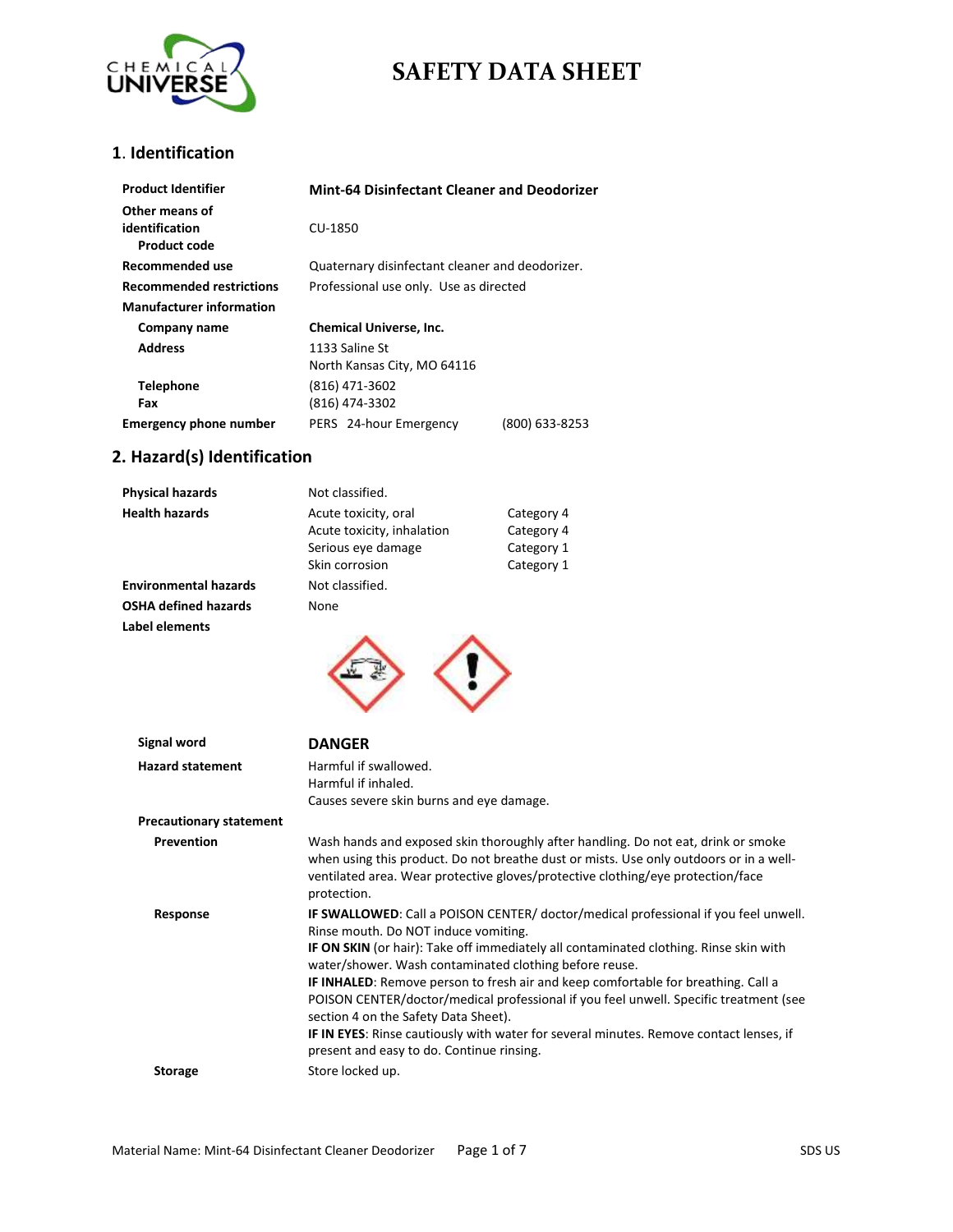

| <b>Disposal</b>                              | This product is a registered pesticide. Dispose of contents/containers in accordance with<br>labeling and local/regional/national/international regulations.                 |
|----------------------------------------------|------------------------------------------------------------------------------------------------------------------------------------------------------------------------------|
| Hazard(s) not otherwise<br>classified (HNOC) | None.                                                                                                                                                                        |
| Supplemental information                     | This chemical is a pesticide product registered by the Environmental Protection Agency<br>and is subject to certain labeling requirements under federal pesticide law. These |

requirements differ from the classification criteria and hazard information required for safety data sheets, and for workplace labels of non-pesticide chemicals.

### **3. Composition/information on ingredients**

| <b>Mixture Component(s)</b>                      |                   |       |
|--------------------------------------------------|-------------------|-------|
| <b>Chemical name</b>                             | <b>CAS number</b> | %     |
| Alkyl dimethyl benzyl ammonium chloride (C12-16) | 68424-85-1        | 2.17  |
| Octyl decyl dimethyl ammonium chloride           | 32426-11-2        | 1.627 |
| Didecyl dimethyl ammonium chloride               | 7173-51-5         | 0.814 |
| Dioctyldimethylammonium chloride<br>5538-94-3    |                   | 0.814 |
| Other components below reportable levels         |                   | 90-96 |

#### **4. First-aid measures**

| <b>Inhalation</b>                                                            | Move to fresh air. Call a physician if symptoms develop or persist. Harmful if inhaled.                                                                                                                                                                                                                                                                       |
|------------------------------------------------------------------------------|---------------------------------------------------------------------------------------------------------------------------------------------------------------------------------------------------------------------------------------------------------------------------------------------------------------------------------------------------------------|
| <b>Skin contact</b>                                                          | Remove contaminated clothing immediately and wash skin with soap and water. In case of<br>eczema or other skin disorders: Seek medical attention and take along these instructions.                                                                                                                                                                           |
| Eye contact                                                                  | Rinse with water for at least 15 minutes. Remove contact lenses if present and easy to do<br>so. Immediately call a physician or transport to hospital.                                                                                                                                                                                                       |
| Ingestion                                                                    | Rinse mouth. Get medical attention immediately. Do not induce vomiting.                                                                                                                                                                                                                                                                                       |
| <b>Most important</b><br>symptoms/effects, acute and<br>delayed              | Can cause serious eye damage. Can cause burning sensation in affected areas. Shortness of<br>breath, respiratory tract irritation or damage. Hydrochloric acid is extremely destructive to<br>tissues of the mucous membranes and upper respiratory tract, eyes, and skin.                                                                                    |
| Indication of immediate<br>medical attention and<br>special treatment needed | Provide general support measures and treat symptomatically. Keep victim under<br>observation. Symptoms may be delayed.                                                                                                                                                                                                                                        |
| <b>General information</b>                                                   | Ensure that medical personnel are aware of the material(s) involved, and take precautions<br>to protect themselves. Wash contaminated clothing before reuse. Use with extreme<br>caution.<br>Note to physician: If the product is ingested, probable mucosal damage may contraindicate<br>the use of gastric lavage. Treat the affected person appropriately. |

#### **5. Fire-fighting measures**

| Suitable extinguishing media                                        | Water fog. Foam. Dry chemical powder. Carbon dioxide $(CO2)$ .                                   |
|---------------------------------------------------------------------|--------------------------------------------------------------------------------------------------|
| Unsuitable extinguishing<br>media                                   | Do not use water jet as an extinguisher, as this will spread liquid-sourced fire.                |
| Specific hazards arising from<br>the chemical                       | During fire, gases hazardous to health may be formed (hydrogen chloride gas).                    |
| Special protective equipment<br>and precautions for<br>firefighters | Self-contained breathing apparatus and full protecting clothing must be worn in case of<br>fire. |
| <b>Fire-fighting</b><br>equipment/instructions                      | Move containers from fire area if you can do so without risk.                                    |
| <b>Specific methods</b>                                             | Use standard firefighting procedures and consider the hazards of other involved materials.       |
| <b>General fire hazards</b>                                         | No unusual fire or explosion hazards noted.                                                      |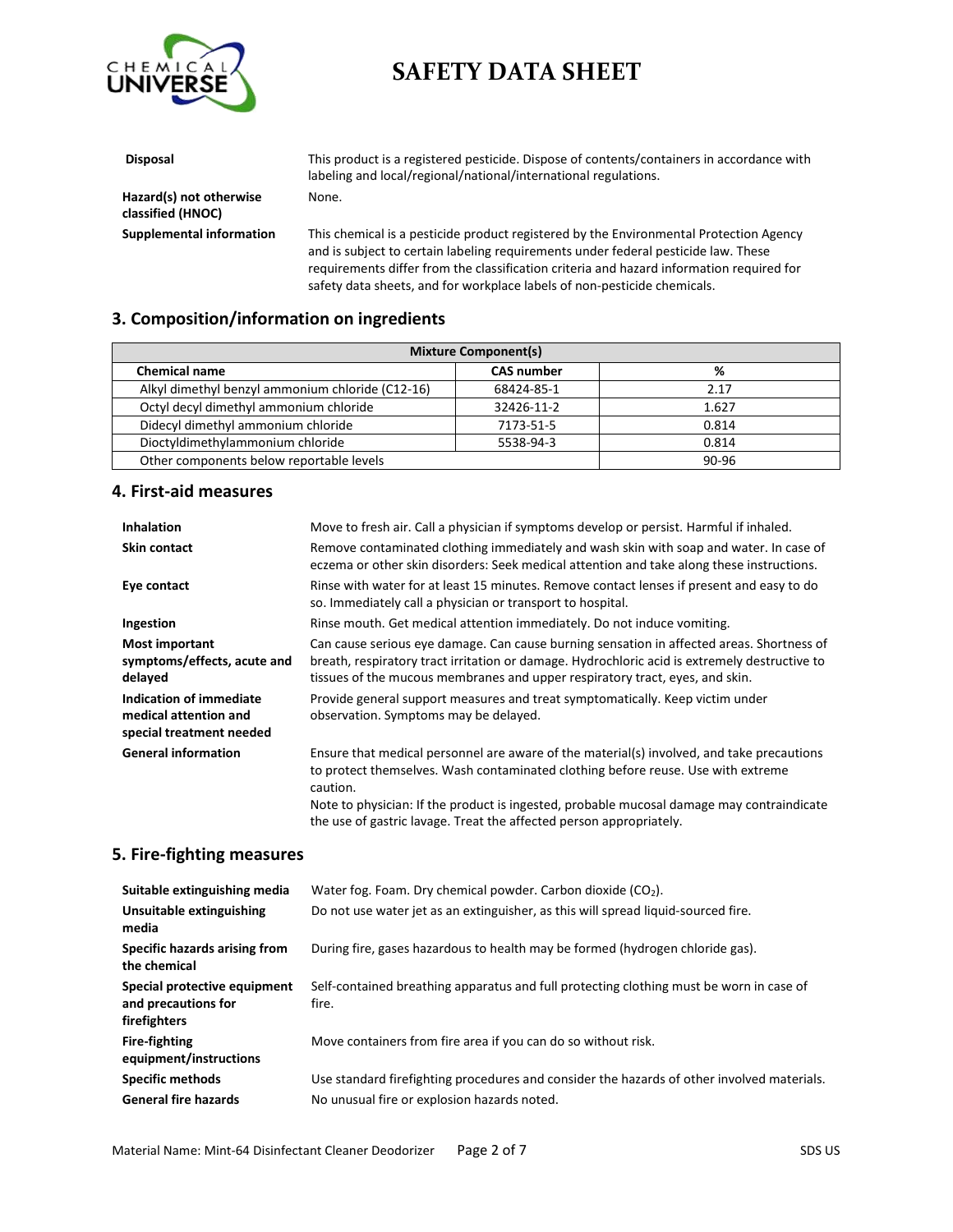

### **6. Accidental release measures**

| <b>Personal precautions,</b><br>protective equipment and<br>emergency procedures | Keep unnecessary personnel away. Keep people away from and upwind of spill/leak. Keep<br>out of low areas. Wear appropriate protective equipment and clothing during clean-up.<br>Avoid inhalation of vapors or mists. Do not touch damaged containers or spilled materials<br>unless wearing appropriate protective clothing. Ensure adequate ventilation. Local<br>authorities should be advised if significant spillages cannot be contained. For personal<br>protection, see section 8 of the SDS. |
|----------------------------------------------------------------------------------|--------------------------------------------------------------------------------------------------------------------------------------------------------------------------------------------------------------------------------------------------------------------------------------------------------------------------------------------------------------------------------------------------------------------------------------------------------------------------------------------------------|
| <b>Methods and materials for</b><br>containment and cleaning up                  | This product is miscible in water.                                                                                                                                                                                                                                                                                                                                                                                                                                                                     |
|                                                                                  | Large spills: Stop the flow of material, if this is without risk. Dike the spilled material, where<br>this is possible. Cover with plastic sheet to prevent spreading. Absorb in vermiculite, dry<br>sand or earth and place into containers. Prevent entry into waterways, sewer, basements<br>or confined areas. Following product recovery, flush area with water.                                                                                                                                  |
|                                                                                  | Small spills: Wipe up with absorbent material (e.g. cloth, absorbent wipes). Clean surface<br>thoroughly with water to remove residual contamination.                                                                                                                                                                                                                                                                                                                                                  |
|                                                                                  | Never return spills to original container for re-use. For waste disposal, see section 13 of the<br>SDS.                                                                                                                                                                                                                                                                                                                                                                                                |
| <b>Environmental precautions</b>                                                 | Avoid discharge into sewers, stormwater systems, surface drainage paths and other areas<br>not consistent with package labeling.                                                                                                                                                                                                                                                                                                                                                                       |

## **7. Handling and storage**

| <b>Precautions for safe handling</b> | Avoid breathing mist or vapor. Avoid contact with eyes, skin, and clothing. Avoid prolonged<br>exposure. Provide adequate ventilation. Wear appropriate personal protective equipment.<br>Observe good industrial hygiene practices.<br>DO NOT CONTAMINATE WATER, FOOD OR FEED BY STORAGE OR DISPOSAL. |
|--------------------------------------|--------------------------------------------------------------------------------------------------------------------------------------------------------------------------------------------------------------------------------------------------------------------------------------------------------|
| Conditions for safe storage,         | Store in original tightly closed container. Store away from incompatible materials (see                                                                                                                                                                                                                |
| including any                        | section 10 of the SDS). PESTICIDE STORAGE: Store in a dry place no lower in temperature                                                                                                                                                                                                                |
| incompatibilities                    | than 50°F or higher than 120°F.                                                                                                                                                                                                                                                                        |

### **8. Exposure controls/personal protection**

| <b>Occupational exposure limits</b> | No information.                                                                                                                                                                                                                                                                                                                                                                                                                                                                                                                    |
|-------------------------------------|------------------------------------------------------------------------------------------------------------------------------------------------------------------------------------------------------------------------------------------------------------------------------------------------------------------------------------------------------------------------------------------------------------------------------------------------------------------------------------------------------------------------------------|
| <b>Biological limit values</b>      | No information.                                                                                                                                                                                                                                                                                                                                                                                                                                                                                                                    |
| Appropriate engineering<br>controls | Good general ventilation (typically 10 air changes per hour) should be used. Ventilation<br>rates should be matched to conditions. If applicable, use process enclosures, local exhaust<br>ventilation, or other engineering controls to maintain airborne levels to an acceptable<br>level. It is recommended that users of this product perform a risk assessment to determine<br>the appropriate personal protective equipment.                                                                                                 |
|                                     | Individual protection measures, such as personal protective equipment                                                                                                                                                                                                                                                                                                                                                                                                                                                              |
| Eye/face protection                 | Avoid contact with eyes. Wear safety glasses with side shields (or goggles).                                                                                                                                                                                                                                                                                                                                                                                                                                                       |
| Skin protection                     |                                                                                                                                                                                                                                                                                                                                                                                                                                                                                                                                    |
| <b>Hand protection</b>              | The use of gloves impervious to the specific material handled is advised to prevent skin<br>contact. Users should check with manufacturers to confirm the breakthrough performance<br>of their products. It should be noted that the time to breakthrough for any glove material<br>may be different for different glove manufacturers. In the case of mixtures, consisting of<br>several substances, the protection time of the gloves cannot be accurately estimated.<br>Suggested protective materials: Nitrile and PVC rubber. |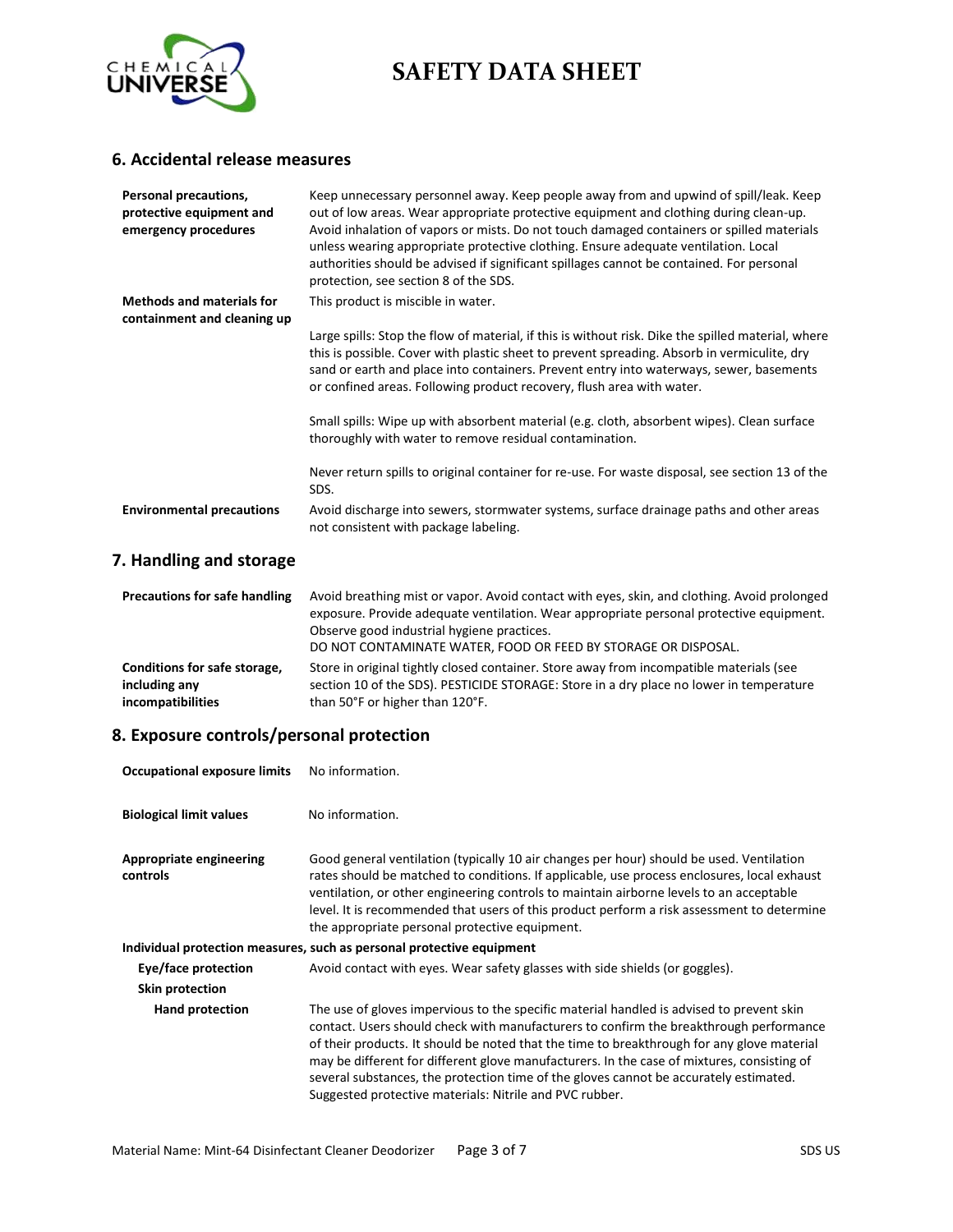

| <b>Other</b>                      | Wear appropriate chemical resistant clothing. Use of an impervious apron is<br>recommended.                                                                                                                                                                                                                                                           |
|-----------------------------------|-------------------------------------------------------------------------------------------------------------------------------------------------------------------------------------------------------------------------------------------------------------------------------------------------------------------------------------------------------|
| <b>Respiratory protection</b>     | In case of insufficient ventilation, wear suitable respiratory protection equipment.                                                                                                                                                                                                                                                                  |
| <b>Thermal hazards</b>            | Wear appropriate thermal protective clothing, when necessary.                                                                                                                                                                                                                                                                                         |
| General hygiene<br>considerations | When using do not smoke or use chewing tobacco. Always observe good personal hygiene<br>measures, such as washing after handling the material and before eating, drinking, and/or<br>smoking. Routinely wash work clothing and protective equipment to remove contaminants.<br>Contaminated work clothing should not be allowed out of the workplace. |

### **9. Physical and chemical properties**

| Appearance                       |                            |
|----------------------------------|----------------------------|
| <b>Physical State</b>            | Liquid.                    |
| Color                            | Green                      |
| Odor                             | Mint                       |
| <b>Odor threshold</b>            | Not available.             |
| рH                               | $6 - 7$                    |
| Melting/freezing point           | Not available.             |
| Initial boiling point and        | 200°F (93.3°C) estimated.  |
| boiling range                    |                            |
| <b>Flash point</b>               | >201°F (93.9°C) estimated. |
| <b>Evaporation rate</b>          | Not available.             |
| Flammability                     | Not available.             |
| <b>Flammability Limits</b>       |                            |
| Upper                            | Not available.             |
| Lower                            | Not available.             |
| Vapor pressure                   | Not available.             |
| Vapor density                    | Not available.             |
| Specific gravity (water=1)       | 1.0                        |
| Solubility in water              | Soluble.                   |
| <b>Partition coefficient</b>     | Not available.             |
| (n-octanol/water)                |                            |
| <b>Auto-ignition temperature</b> | Not available.             |
| <b>Decomposition temperature</b> | Decomposes on heating.     |
| <b>Viscosity</b>                 | Not available.             |

## **10. Stability and reactivity**

| Reactivity                                   | This product is stable and non-reactive under normal conditions of use.                                          |
|----------------------------------------------|------------------------------------------------------------------------------------------------------------------|
| <b>Chemical stability</b>                    | Material is stable under normal conditions. Store in a cool dark place.                                          |
| <b>Possibility of hazardous</b><br>reactions | Hazardous polymerization does not occur.                                                                         |
| <b>Conditions to avoid</b>                   | Avoid storage in elevated temperatures. Keep away from heat, sparks, and open flame.                             |
| Incompatible materials                       | Strong oxidizing agents, anionic surfactants.                                                                    |
| <b>Hazardous decomposition</b><br>products   | Oxides of nitrogen and ammonia, carbon dioxide, carbon monoxide, and other low<br>molecular weight hydrocarbons. |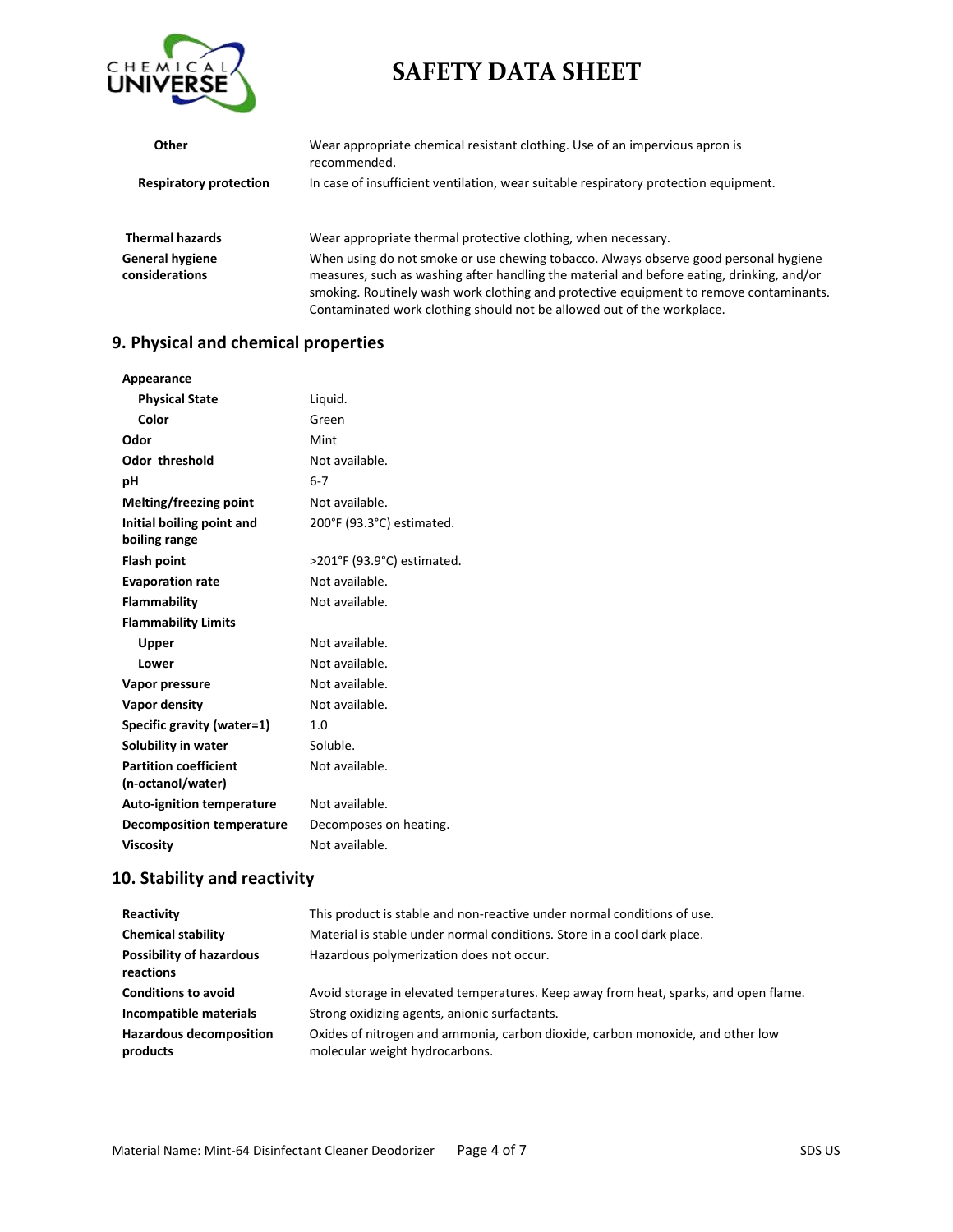

## **11. Toxicological information**

| Information on likely routes<br>of exposure                                        |                                                                 |
|------------------------------------------------------------------------------------|-----------------------------------------------------------------|
| Ingestion                                                                          | Do not ingest. Harmful if swallowed.                            |
| <b>Inhalation</b>                                                                  | Avoid inhaling mists. Harmful if inhaled.                       |
| Skin contact                                                                       | Can cause severe skin burns.                                    |
| Eye contact                                                                        | Can cause serious eye damage.                                   |
| Symptoms related to the<br>physical, chemical and<br>toxicological characteristics | Burning sensation, coughing, wheezing, and shortness of breath. |
| <b>Acute toxicity</b>                                                              | Harmful if swallowed or inhaled.                                |

| Mint-64 Disinfectant Cleaner and Deodorizer (CAS mixture)                  |                          |                          |  |
|----------------------------------------------------------------------------|--------------------------|--------------------------|--|
| <b>Exposure Classification</b>                                             | <b>Route and Species</b> | $LD_{50} / LC_{50}$      |  |
| Acute                                                                      | Oral. rat                | 459.6 mg/kg (estimated)  |  |
| Acute                                                                      | Dermal, rabbit           | >5,000 mg/kg (estimated) |  |
| Acute                                                                      | Inhalation, rat          | 4.69 mg/L (estimated)    |  |
| *Estimates for product may be based on additional component data not shown |                          |                          |  |

| <b>Skin corrosion/irritation</b>                               | Can cause severe skin burns.                                                                                           |
|----------------------------------------------------------------|------------------------------------------------------------------------------------------------------------------------|
| Serious eye damage/irritation                                  | Can cause serious eye damage.                                                                                          |
| <b>Respiratory sensitization</b>                               | Not considered a respiratory sensitizer.                                                                               |
| <b>Skin sensitization</b>                                      | Not considered a skin sensitizer.                                                                                      |
| Germ cell mutagenicity                                         | No data available to indicate product or any<br>components present at greater than 0.1% are<br>mutagenic or genotoxic. |
| Carcinogenicity                                                | Not considered a carcinogen.                                                                                           |
| OSHA Specifically Regulated Substances (29 CFR 1910.1001-1050) | Not Listed.                                                                                                            |
| <b>Reproductive toxicity</b>                                   | No data available.                                                                                                     |
| Specific target organ toxicity – single exposure               | No data available.                                                                                                     |
| Specific target organ toxicity – repeated exposure             | No data available.                                                                                                     |
| <b>Aspiration hazard</b>                                       | No data available.                                                                                                     |

### **12. Ecological information**

| <b>Ecotoxicity</b>                                                         |                                                                                                                                                                                                                                                                  |  |
|----------------------------------------------------------------------------|------------------------------------------------------------------------------------------------------------------------------------------------------------------------------------------------------------------------------------------------------------------|--|
|                                                                            | Not classified. Active components of this product are very toxic to aquatic life with long lasting effects.                                                                                                                                                      |  |
| <b>Persistence and</b><br>degradability                                    | Readily biodegradable.                                                                                                                                                                                                                                           |  |
| <b>Bioaccumulative potential</b>                                           | Accumulation in aquatic organisms is expected. Harmful to aquatic life.                                                                                                                                                                                          |  |
| Partition coefficient n-octanol /water ( $log K_{OW}$ )<br>Not applicable. |                                                                                                                                                                                                                                                                  |  |
| Mobility in soil                                                           | No data available. Chemicals of these classes are highly water soluble and will partition<br>readily to water and weakly to particles in low-clay soil matrices. They are expected to<br>exhibit moderate to high mobility in saturated and semi-saturated soils |  |
| Other adverse effects                                                      | No other adverse environmental effects known <i>(i.e. ozone depleting substance,</i><br>tropospheric ozone precursor, greenhouse gas emission, endocrine disruptor or other<br>deleterious environmental effect)                                                 |  |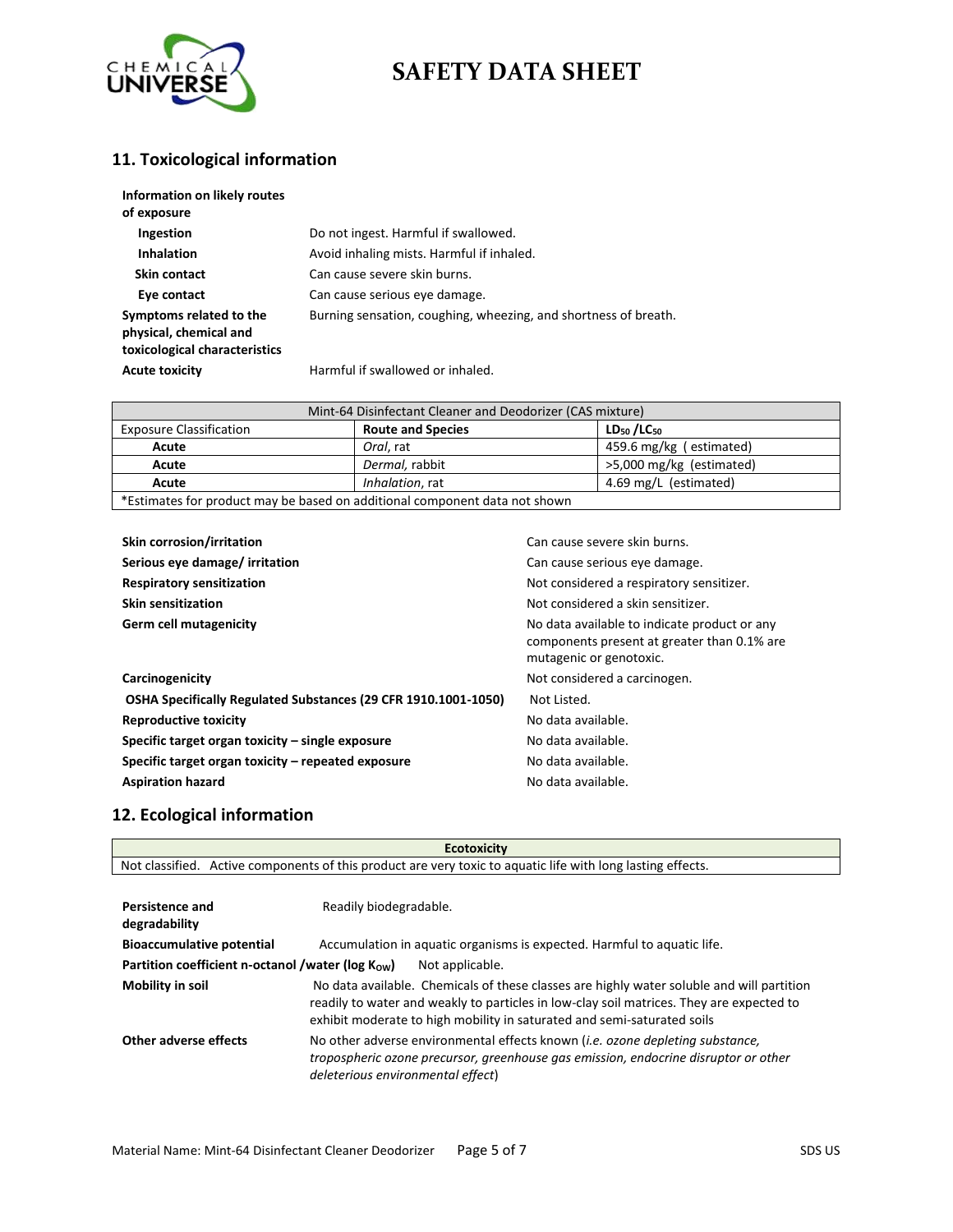

#### **13. Disposal considerations**

| <b>Disposal instructions</b>          | PESTICIDE DISPOSAL - Pesticide wastes are acutely hazardous. Improper disposal of excess<br>pesticide, spray mixture, or rinsate is a violation of Federal Law. If these wastes cannot be<br>disposed of by use according to label instructions contact your State Pesticide or<br>Environmental Control Agency, or the Hazardous Waste representative at the nearest EPA<br>Regional Office for guidance.              |
|---------------------------------------|-------------------------------------------------------------------------------------------------------------------------------------------------------------------------------------------------------------------------------------------------------------------------------------------------------------------------------------------------------------------------------------------------------------------------|
| Local disposal regulations            | Dispose in accordance with all applicable regulations.                                                                                                                                                                                                                                                                                                                                                                  |
| Hazardous waste code                  | The waste code should be assigned in discussion between the user, the producer and the<br>waste disposal company. As packaged, this product is not believed to meet criteria<br>defining RCRA hazardous wastes when disposed. (40 CFR Part 261, Subpart C). Before<br>selecting disposal method, ensure that the waste materials have been properly assessed<br>and, as necessary, tested to confirm regulatory status. |
| Waste from residues/unused<br>product | Dispose of in accordance with local regulations. Empty containers or liners may retain<br>some product residues. This material and its container must be disposed of in a safe<br>manner. (see: Disposal instructions).                                                                                                                                                                                                 |
| <b>Contaminated packaging</b>         | Empty containers should be taken to an approved waste handling site for recycling or<br>disposal. Since emptied containers may contain product residue, follow label warnings<br>even after container is emptied.                                                                                                                                                                                                       |

#### **14. Transport information**

**USDOT** Not regulated as dangerous goods.

#### **15. Regulatory information**

**This product is registered with the United States Environmental Protection Agency under provisions of the Federal Insecticide, Fungicide and Rodenticide Act. EPA Product Registration No. 1839-169-74357**

**TSCA –** All chemical components used to manufacture this product comply with the Toxic Substances Control Act (TSCA) registry requirements and are either listed within, or exempted from, the current TSCA 8(b) inventory.

| US federal regulations                         |             |
|------------------------------------------------|-------------|
| <b>SARA 302 Extremely hazardous substance</b>  | Not listed. |
| <b>SARA 304 Emergency release notification</b> | Not listed. |
| SARA 311/312 Hazard Categories                 |             |
| Immediate Hazard - Yes                         |             |
| Delayed Hazard - No                            |             |
| Fire Hazard - No                               |             |
| Pressure Hazard - No                           |             |
| Reactivity Hazard - No                         |             |
|                                                |             |

SARA 313 (TRI reporting) Not listed.

**California Proposition 65**

 **WARNING:** This product can expose you to Ethyl alcohol, which is known to the State of California to cause developmental harm. For more information go to [www.P65Warnings.ca.gov](http://www.p65warnings.ca.gov/)

.